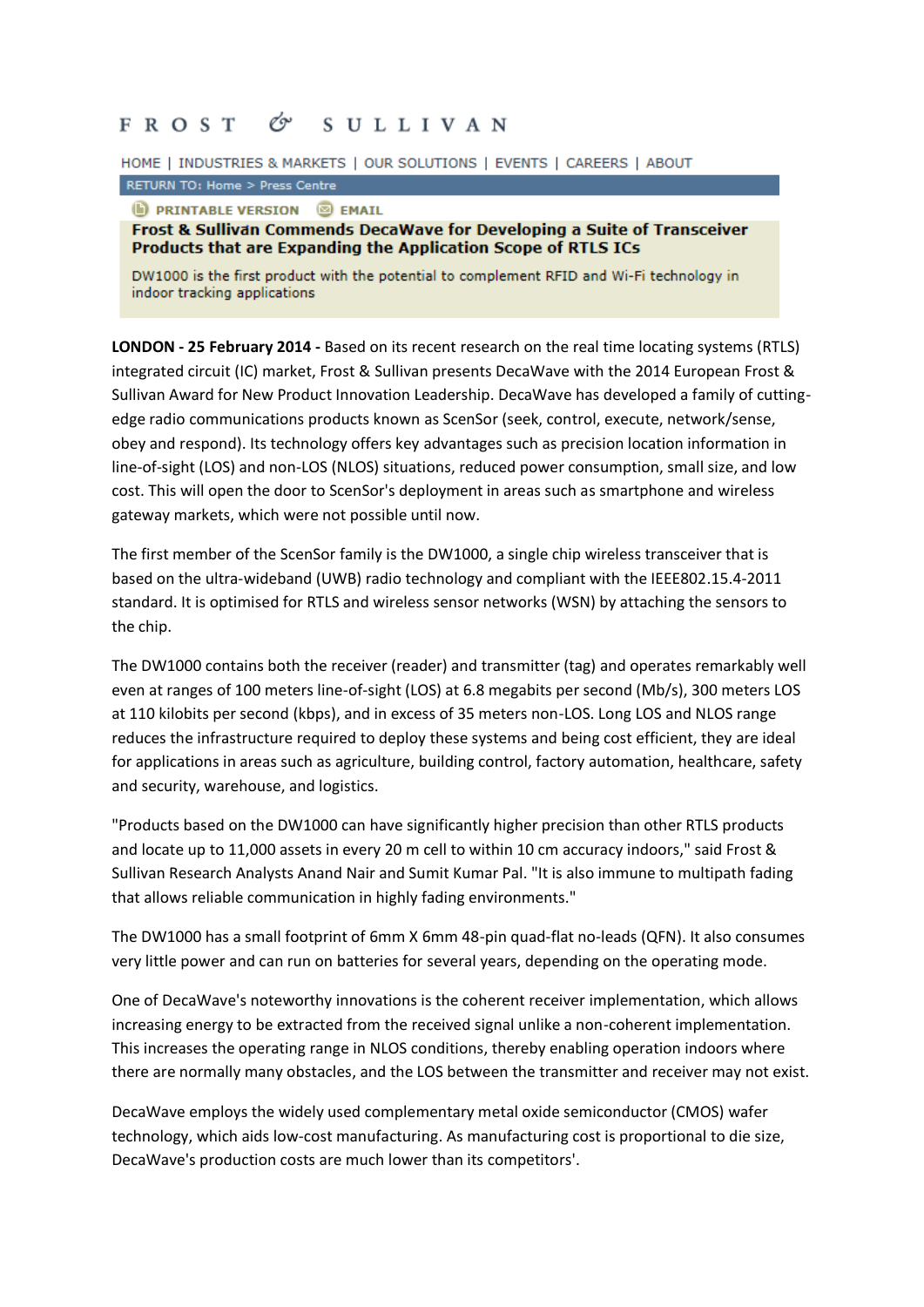DecaWave is currently engaged with various stakeholders across 33 industry verticals to completely realize the potential of UWB technology. UWB has the ability to distinguish between pulses arriving at the receiver directly from the transmitter as well as the pulses arriving through other non-direct paths due to reflections. This allows an accurate determination of the distance between the transmitter and receiver using time-of-flight (TOF) method, or, facilitates the use of time difference of arrival (TDOA) RTLS, both of which are better methods of RTLS than received signal strength indication (RSSI) used in narrow-band RTLS systems.

DecaWave's chip is functionally and economically viable for use in volume and in remote locations, as it has the ability to operate on batteries or energy harvesting devices. It also avoids spectral crowding in Wi-Fi frequencies within the industrial, science, and medical (ISM) radio bands, and other narrow band signals. It does not interfere with Wi-Fi and ISM devices.

"The integration of the technology in devices such as smartphones and tablets will open up new opportunities across multiple industries in the future," noted analysts Anand Nair and Sumit Kumar Pal in their research. "DecaWave plans to develop a full roadmap of low-cost products with enhanced features and functionalities for specialized markets such as consumer, energy, industrial, automotive and various applications in harsh environments."

Each year, Frost & Sullivan presents this award to the company that that has developed an innovative element in a product by leverage leading-edge technologies. The award recognizes the value added features/benefits of the product and the increased ROI it offers customers, which in turn increases customer acquisition and overall market penetration potential.

Frost & Sullivan's Best Practices Awards recognize companies in a variety of regional and global markets for demonstrating outstanding achievement and superior performance in areas such as leadership, technological innovation, customer service, and strategic product development. Industry analysts compare market participants and measure performance through in-depth interviews, analysis, and extensive secondary research in order to identify best practices in the industry.

## **About DecaWave**

DecaWave is a pioneering fabless semiconductor company developing a family of integrated circuit products called ScenSor, compliant to the IEEE802.15.4-2011 standard, which can electrically identify the specific location of any object, person or thing in an indoor environment at very competitive cost, ultra-low power and with a required level of precision never achieved before +/- 10cm. With applications in diverse markets including factory and building automation, agriculture, healthcare, ePOS and retail, and warehousing, the company's flagship DW1000 chip has garnered interest from more than 1,800 firms, research centres and individuals. DecaWave is headquartered in Dublin Ireland, with offices in France, South Korea and Taiwan, and will open a US office later this year. For more information please visit **<http://www.decawave.com/>**

## **About Frost & Sullivan**

Frost & Sullivan, the Growth Partnership Company, works in collaboration with clients to leverage visionary innovation that addresses the global challenges and related growth opportunities that will make or break today's market participants.